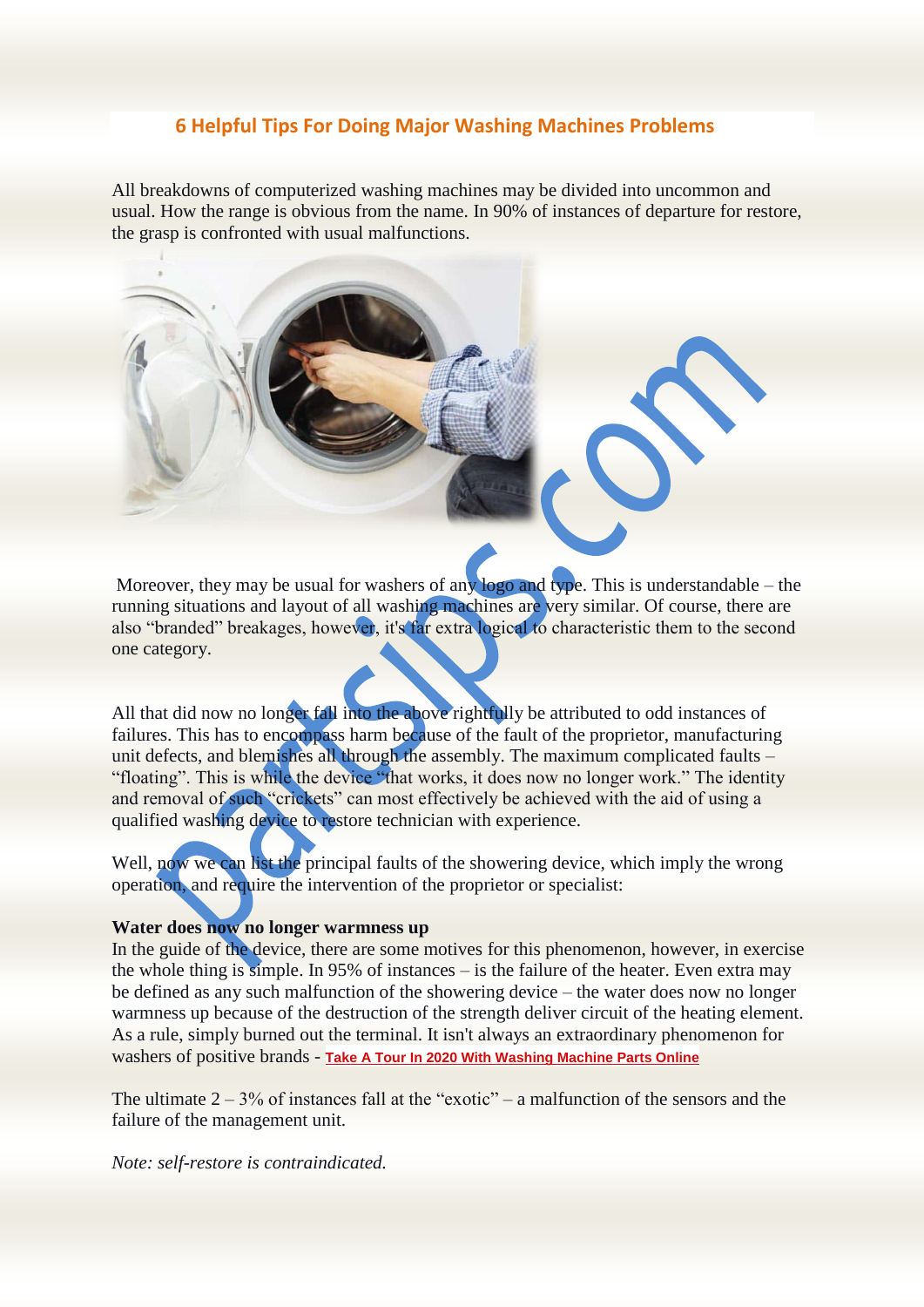#### **No water with inside the washing device**

Since it does now no longer arrive, it method that there's no strain with inside the system. The cause for this frequently turns into blocked faucet water deliver, which feeds the device. The wrongdoer can also be a defective valve. There is a choice with a defective manage unit, however, this isn't always common.

If the mistake pops up a while after the set, and a number of the powder continues to be washed away – it makes feel to smooth the clear out and check the [whirlpool washing](https://www.partsips.com/whirlpool-appliance-parts)  [machine part list.](https://www.partsips.com/whirlpool-appliance-parts)

### *Note: with a closed faucet, the whole thing is obvious. With cleansing the clear out is pretty feasible to address with the aid of using yourself*.

#### **Washer without delay drains the water**

There are alternatives. The first is self-draining. That is, the water is discharged without delay after dealing. The cause for this phenomenon – the incorrect connection to the sewer. Selfdraining can take area without delay after the connection and can disturb after a while. It all relies upon the specific sewer and its type. The 2d choice is fraught with trouble. If a drain happens a while after this system begins off evolved, it method there's a malfunction.

*Note: within side the first case, you simply want to well join the device to the sewer. In the second one, we name the grasp, without alternatives*.

## **The water beneath the showering device**

If you are making the listing of pinnacle reasons for this phenomenon, the curtain wash will lead. Exactly. The truth is that in this operation the powder foams strongly. Meanwhile, the curtains almost do now no longer soak up water, however, they beat the froth pretty well. So lots foam is shaped that it begins off evolved to leak out via the technological openings with inside the washing device system. Foam is transformed into water, which scares the proprietor together along with his presence beneath the device.

The 2nd, with the aid of using popularity, the cause is the leakage of the nozzle, the brake of the hatch cuff, and the bad set up of the water deliver hose. Well, an extraordinary phenomenon – the waft of the drum itself.

### *Note: the proprietor can address the substitute of the gasket of the deliver hose (if he unearths an appropriate gasket), however, the relaxation will be addressed to the grasp.*

#### **The washing device does now no longer drain**

Has the drain pump cleared out been cleaned? If the solution to this query is tough to give, you could attempt to do it now.

If the clear out has not anything to do with it, it method that the fees of changing the drain pump are coming. By the way, it's far feasible he broke down due to a clogged clear out. Follow also **[How To Clean My Washing Machine -](https://www.partsips.com/blog-how-to-clean-my-washing-machine) PartsIPS**

*Note: you want to often smooth the clear-out and the whole thing may be tired because it has to*.